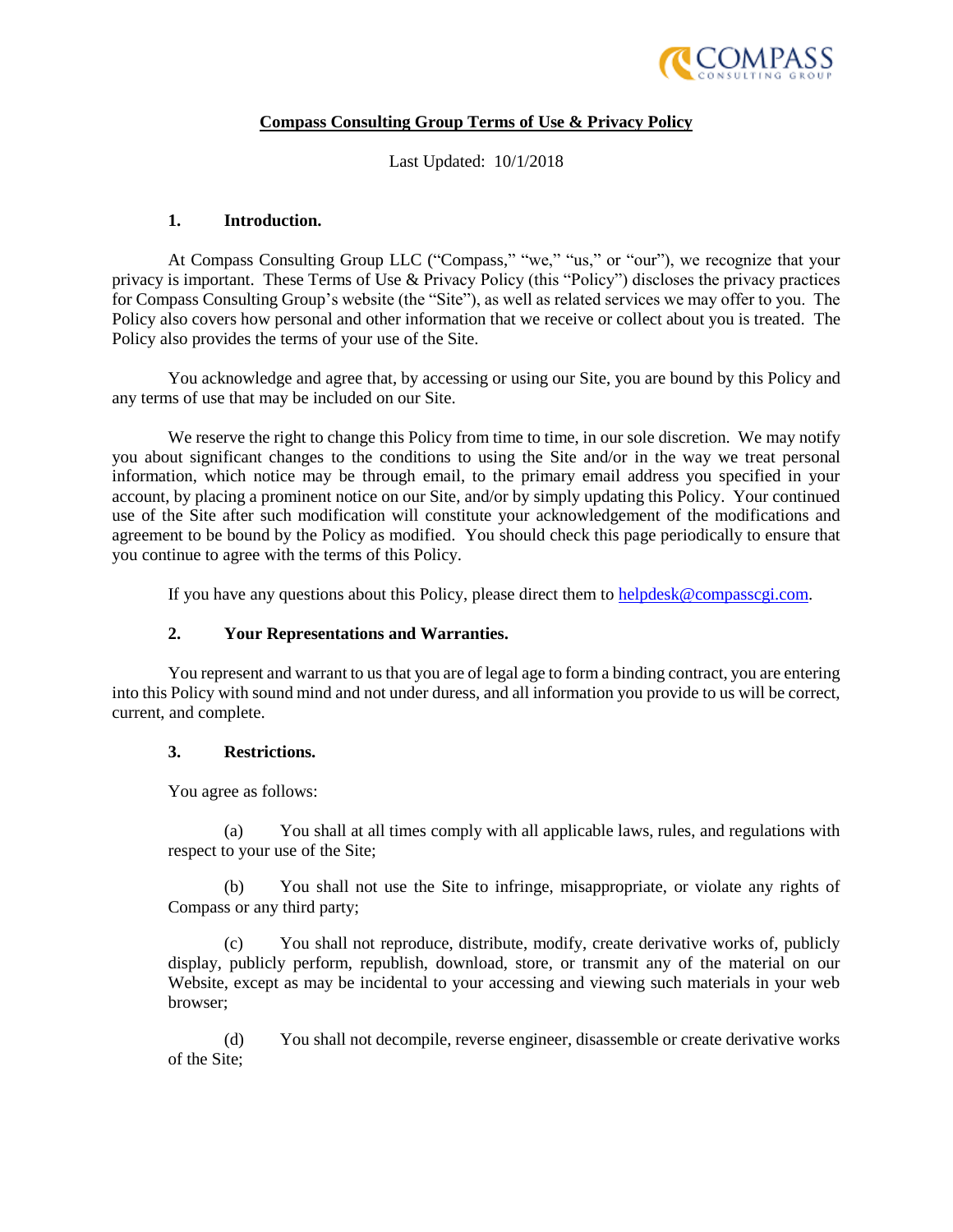(e) You shall not remove, alter or obscure any copyright, trademark, patent designations or other proprietary rights notices from copies of materials from the Site;

(f) You shall not interrupt, or attempt to interrupt, the operation of the Website in any way; and

(g) You shall not co-brand, frame, or hyper-link to the Website, or authorize or engage any other party to do any of the foregoing.

#### **4. Types of Information We Collect.**

In order to better provide you with a better user experience on our Site, we collect two types of information about our users: Personally Identifiable Information ("PII") and Aggregate Information.

(a) Personally Identifiable Information. PII is information that lets us know the specifics of who you are. When you engage in certain activities on this Site, including requesting information and filling in forms, sending us feedback, or otherwise entering information on our Site, we may ask that you provide certain information about yourself. PII may include, but is not limited to, your first and last name, email address, mailing address, phone number, company name, or other demographic information.

(b) Aggregate Information. This is information that does not by itself identify a specific individual. We gather certain information about you based upon where you visit on our Site and what other sites may have directed you to us. This information, which is collected in a variety of ways, is compiled and analyzed on both a personal and an aggregated basis. This information may include the Site's Uniform Resource Locator that points to the site you just came from, which URL you go to after visiting our Site, what browser you are using, the length of time you have browsed our Site, which pages you are viewing, and your Internet Protocol address.

#### **5. How We Collect and Use Information.**

We do not collect any PII about you unless you voluntarily provide it to us. However, you may be required to provide certain PII to us when you elect to use certain features and services of the Site. These may include sending us an email message, submitting a form, or transmitting other information.

We will primarily use your PII to provide service offerings to you. We will also use certain forms of PII to enhance the operation of our Site, improve our internal marketing and promotional efforts, statistically analyze Site use, improve our service offerings, and customize our Site's content, layout, and services. We may use PII to deliver information to you, contact you regarding administrative notices or to respond to correspondence from you, to resolve disputes, to troubleshoot problems, to comply with our legal obligations, or to enforce our agreements with you, including this Policy.

We may also collect certain Aggregate Information. For instance, we may use your IP address to diagnose problems with our servers or software, administer our Site, and/or to gather demographic information.

#### **6. Cookies.**

Depending on how you use our Site, we may store cookies on your computer in order to collect certain aggregate data about our users and to customize certain aspects of your specific user experience. A cookie is a small data text file which is stored on your computer that uniquely identifies your browser.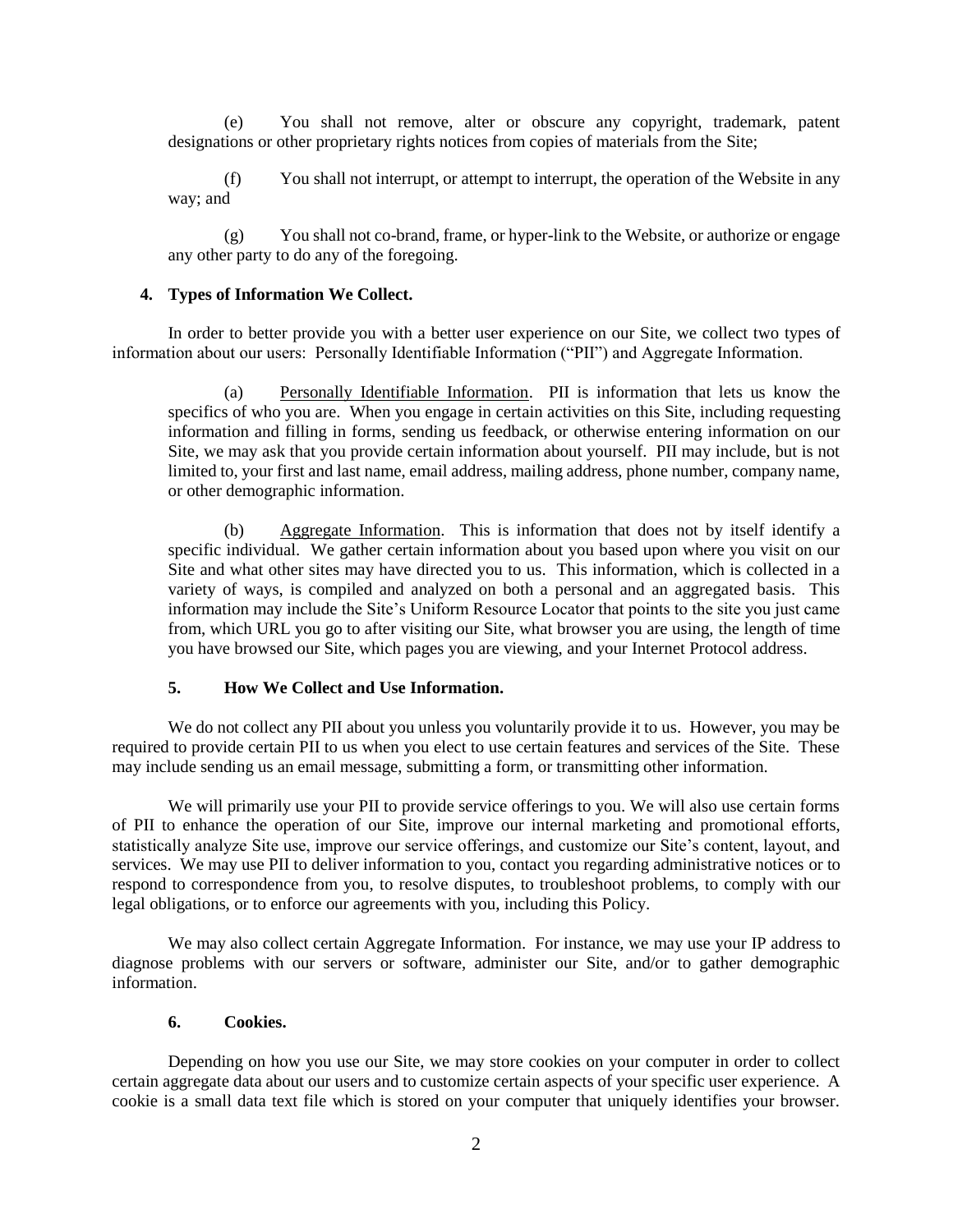Cookies may also include more personalized information, such as your IP address, browser type, the server your computer is logged onto, the area code and zip code associated with your server. We may use cookies to perform tasks such as: monitoring aggregate site usage metrics, storing and remembering your passwords (if you allow us to do so), storing account and advertising preferences that you have set, and personalizing the services we make available to you. We may use these cookies or use trusted third-party services that track this information on our behalf.

Most browsers are initially set up to accept cookies, but you can reset your browser to refuse all cookies or to indicate when a cookie is being sent. If you turn the cookies off or otherwise choose to browse privately, this will not affect your user experience or the features of our Site. If you experience any such issues, please contact us as helpdesk@compasscgi.com.

## **7. Release of Information.**

We will not sell, trade, or rent your PII to others except as provided herein or with your advance notice. We may share your PII within our organization or as you direct. Circumstances may arise where for business reasons, we decide to sell, buy, merge, or otherwise reorganize our business in the United States or some other country. Such a transaction may involve disclosure of PII to prospective or actual purchasers, and/or receiving such information from sellers. It is our practice to seek appropriate protection for information in these types of transactions.

We employ or engage other companies and individuals to perform business functions on our behalf. These persons are provided with the PII required to perform their functions, but are prohibited by contract from using the PII for other purposes. These persons engage in a variety of functions, such as providing vendor management and/or human resources services, removing repetitive information from customer and/or vendor lists, and etcetera. Compass also reserves the right to disclose to third parties Aggregate Information for marketing analysis about our users' traffic patterns, site usage information, and related site information, but this will not include any PII.

In addition, we may be, occasionally, required by law enforcement or judicial authorities to provide PII to the appropriate governmental authorities. In such cases, we will disclose PII upon receipt of a court order, subpoena, or to cooperate with a law enforcement investigation. We fully cooperate with law enforcement agencies in identifying those who use our Site for illegal activities. We reserve the right to report to law enforcement agencies any activities that we in good faith believe unlawful.

# **8. Updating and Correcting Information.**

<span id="page-2-0"></span>You may change any of your PII that you have provided to us in your account online at any time. We encourage you to promptly update your PII if it changes. You may also access and correct your PII and privacy preferences by emailing or writing us at:

Compass Consulting Group 4348 Southpoint Boulevard, Suite 400 Jacksonville, Florida 32216 Attn: Website Support Email: [helpdesk@compasscgi.com](mailto:helpdesk@compasscgi.com)

Please include your name, address, and email address when you contact us. You may ask to have the information on your account deleted or removed; however, some information, such as past transactions, logs of technical support calls, or other information may not be deleted. In addition, it may be impossible to completely delete your information without some residual information because of backups.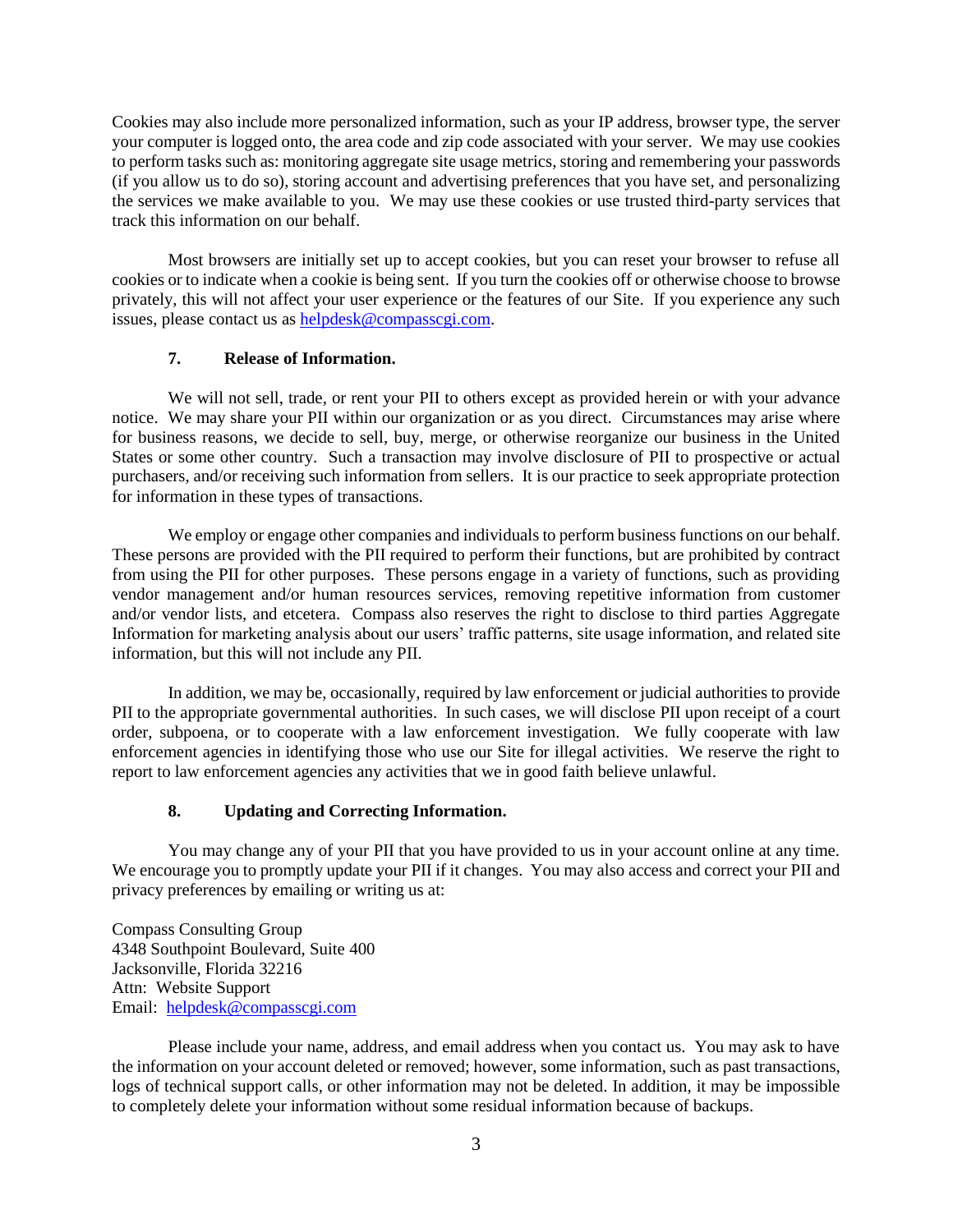## **9. Lost or Stolen Information.**

If any of your PII are lost or stolen, you should promptly notify us to enable us to cancel the lost or stolen information and to update our records with changed information.

## **10. Security of Your PII.**

We maintain physical, electronic, and procedural safeguards to guard your PII. Although we use commercially reasonable efforts to protect your PII, we cannot guarantee the security of your PII transmitted to our Site. Any such transmission is at your own risk.

## **11. Children's Privacy.**

This Site is not intended for the use of children under the age of majority within the jurisdiction in which they reside without the supervision and involvement of a parent or guardian. In conformity with the Children's Online Privacy Protection Act of 1998 ("COPPA"), we do not seek or knowingly collect, use, or disclose PII about children under 13 years of age. If we become aware that we have unknowingly collected PII from a child under the age of 13, we will make commercially reasonable efforts to delete such information from our database. If you are the parent or guardian of a minor child who has provided us with PII, you may contact us using the information provided in Section [8](#page-2-0) of this Policy.

## **12. Third-Party Links.**

Occasionally, at our discretion, we may include or offer third-party products or services, or otherwise link to third-party websites from our Site. These third-party sites are not under the control of Compass. Therefore, we have no responsibility for or liability for the content or activities of these linked sites. These third-party sites have separate and independent terms and privacy policies, and your use thereof is at your own risk and subject to these separate and independent agreements and policies. Nonetheless, we seek to protect the integrity of our Site and welcome any feedback.

## **13. CAN-SPAM Act.**

The CAN-SPAM Act is a law that sets the rules for commercial email, establishes requirements for commercial messages, gives recipients the right to have emails stopped from being sent to them, and spells out tough penalties for violation.

You may provide your email address in order for us to send information, respond to inquiries, and/or other requests or questions, and send you additional information. In accordance with the CAN-SPAM Act, we agree not to use false or misleading subjects or email addresses, to identify any advertising messages as such, include our physical business address in any email correspondence, monitor third-party email marketing services, if one is used, and honor any opt-out requests as quickly as practical.

If at any time you would like to unsubscribe from receiving future emails, you can reach us using the information provided in Section [8](#page-2-0) of this Policy.

## **14. Reliance on Information.**

The information presented on or through the Site is made available for general information purposes. We do not warrant the accuracy, completeness, or usefulness of the information. Any reliance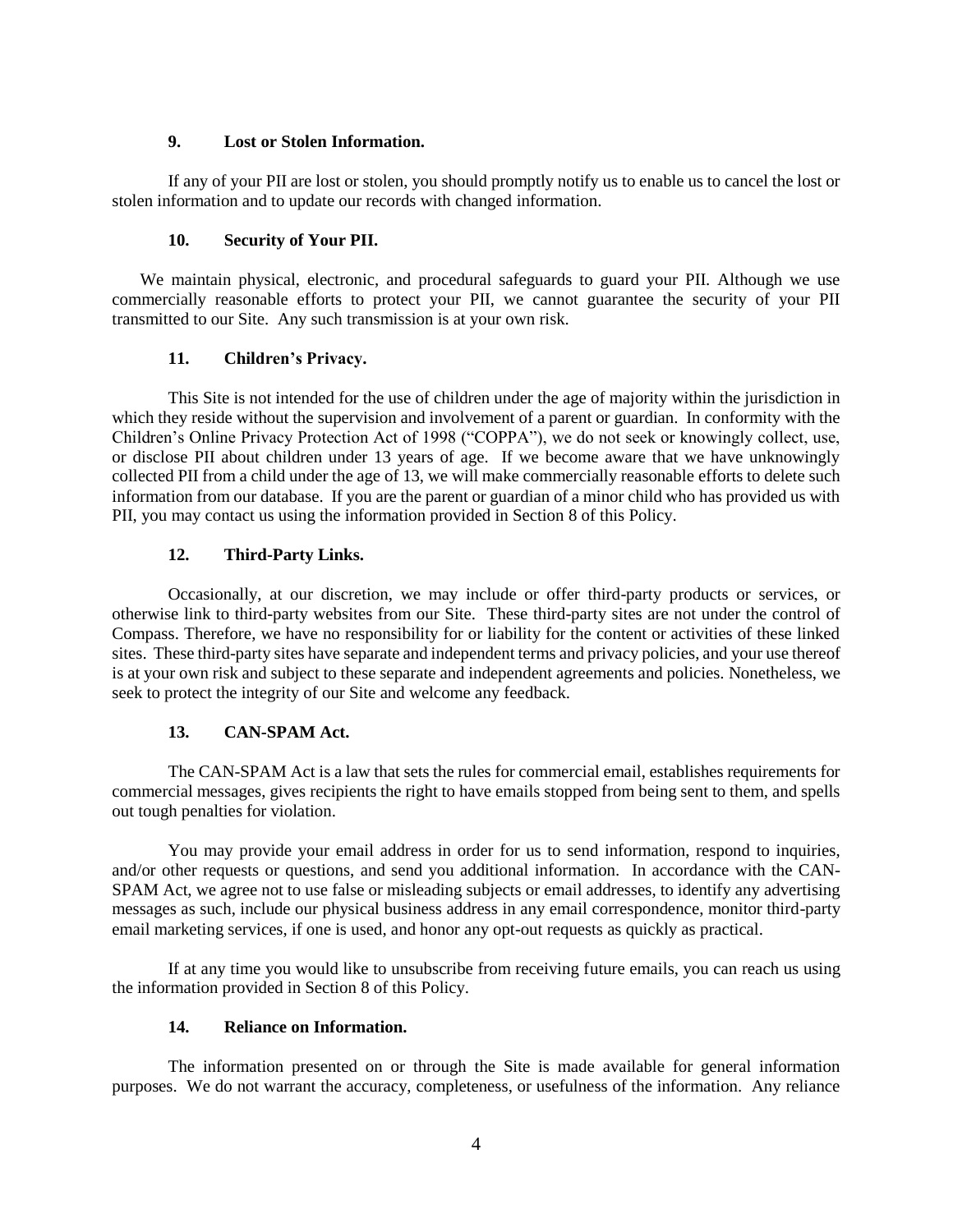by you on such information is at your own risk and we disclaim all liability and responsibility arising from such reliance by you or any other visitor to our Site.

## **15. Termination of Use.**

We reserve the right to terminate your use of the Site at any time for your violation of this Agreement or any other reason in our sole discretion.

#### **16. Modifications to the Site.**

We have the right to modify, suspend, or discontinue the Site or any portion thereof at any time, including the availability of any area of the Site. We may also impose limits on certain features or restrict access to any part or all of the Site at any time without notice or liability.

## **17. DISCLAIMER OF WARRANTIES; LIMITATION OF LIABILITY.**

YOUR USE OF THE SITE. ITS CONTENT AND ANY SERVICES OR ITEMS OBTAINED THROUGH THE SITE IS AT YOUR OWN RISK. THE SITE, ITS CONTENT AND ANY SERVICES OR ITEMS OBTAINED THROUGH THE SITE ARE PROVIDED ON AN "AS IS" AND "AS AVAILABLE" BASIS, WITHOUT ANY WARRANTIES OF ANY KIND, EITHER EXPRESS OR IMPLIED, INCLUDING, BUT NOT LIMITED TO, WARRANTIES OF MERCHANTABILITY, FITNESS FOR A PARTICULAR PURPOSE, TITLE, COMPATIBILITY, SECURITY, ACCURACY OR NON-INFRINGEMENT. WITHOUT LIMITING THE FOREGOING, WE DO NOT WARRANT THAT: (A) THE SITE WILL BE UNINTERRUPTED, TIMELY, SECURE OR ERROR-FREE; (B) THE SITE, INCLUDING THE SERVERS ON WHICH THE SITE IS OPERATED, ARE FREE OF VIRUSES OR OTHER HARMFUL COMPONENTS; (C) YOUR INFORMATION, INCLUDING YOUR PII, WILL NOT BE DISCLOSED OR (D) INFORMATION PROVIDED ON THE SITE IS COMPLETE, ACCURATE, ERROR-FREE, OR UP-TO-DATE. IN NO EVENT WILL COMPASS CONSULTING GROUP, ITS AFFILIATES, THEIR LICENSORS, EMPLOYERS, CONTRACTORS, AGENTS, OFFICERS, OR DIRECTORS BE LIABLE FOR DAMAGES OF ANY KIND ARISING OUT OF THE USE OR INABILITY TO USE THE SITE, ANY LINKED WEBSITES, OR ANY CONTENT ON THE SITE OR LINKED WEBSITES WHETHER BY YOU OR BY ANY OTHER PERSON, INCLUDING DIRECT, INDIRECT, SPECIAL, INCIDENTAL, CONSEQUENTIAL, OR PUNITIVE DAMAGES.

## **18. Miscellaneous.**

You should be aware that when PII is voluntarily disclosed in public areas on this Site, that information, along with any information disclosed in your communication, can be collected and used by third parties and may result in unsolicited messages from third parties. Such activities are beyond our control and this Policy does not apply to such information.

This Policy will be governed by the laws of the State of Florida, notwithstanding any choice of law provisions of the venue where any action is brought, where the violation occurred, where you may be located, or any other jurisdiction. You agree and consent to the exclusive jurisdiction of the state or federal courts located in Jacksonville, Florida, and waive any defense of lack of personal jurisdiction, improper venue, or forum non conveniens to a claim brought in such court, except that we may, in our discretion, choose to litigate the action in the county or state where your breach occurred or where you may be found.